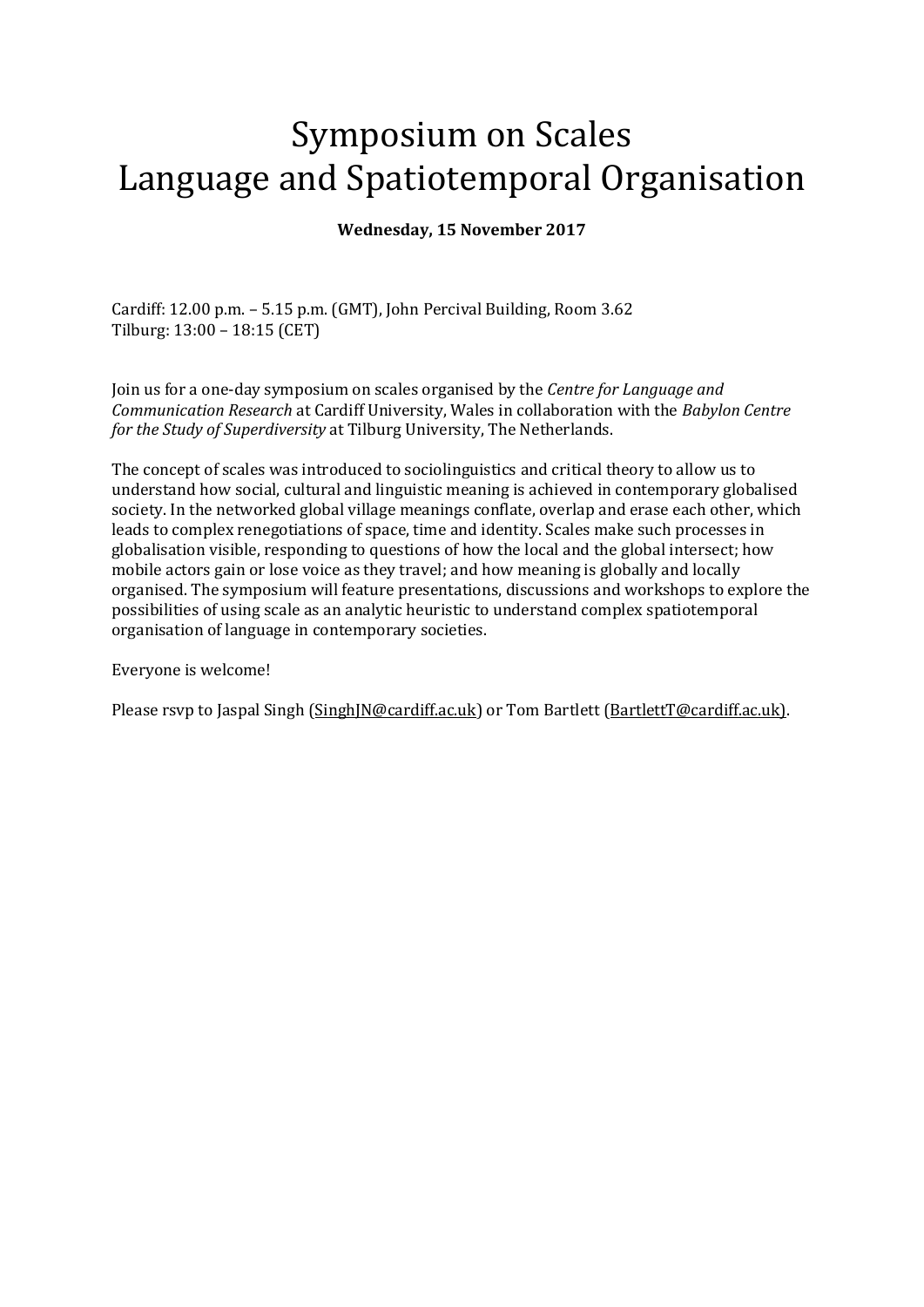## PROGRAMME

| Cardiff time               | Tilburg time               |                                                                                                                                                                                                                                                                                                                                                                  |
|----------------------------|----------------------------|------------------------------------------------------------------------------------------------------------------------------------------------------------------------------------------------------------------------------------------------------------------------------------------------------------------------------------------------------------------|
| 12-1.20pm                  | 13:00-14:20                | (Re) scaling processes in nurse shift-change handover<br>interaction<br>Virpi Ylänne, Michelle Aldridge-Waddon, Tereza Spilioti, Tom<br><b>Bartlett</b><br>The waiting room of globalisation: interactional<br>sociolinguistic regimes in a Flemish asylum seeking centre<br>Massimiliano Spotti                                                                 |
|                            |                            | <b>Break</b>                                                                                                                                                                                                                                                                                                                                                     |
| 1.20-1.35pm<br>1.35-2.55pm | 14:20-14:35<br>14:35-15:55 | Representation of responses to a political crisis: a study on<br>the UK parliament response towards the Syrian crisis<br>Yaser Altameemi<br>Parallel downscaling: Comparing bilingual news reports of<br>the "Arab Spring"<br><b>Banan Assiri</b><br>Gender and identification in space and time: Latent and<br>manifest chronotopes at work<br>Jenny Van der Aa |
| 2.55-3.10pm                | 15:55-16:10                | <b>Break</b>                                                                                                                                                                                                                                                                                                                                                     |
| 3.10-4.30pm                | 16:10-17:30                | Overstandin: Inverting value within colonial scale systems<br>Jaspal Naveel Singh<br>Scales and more<br>Jan Blommaert                                                                                                                                                                                                                                            |
| 4.30-4.45pm                | 17:30-17:45                | <b>Break</b>                                                                                                                                                                                                                                                                                                                                                     |
| 4.45-5.15pm                | 17:45-18:15                | Open discussion with commentaries from Frances Rock and<br>Jan Blommaert                                                                                                                                                                                                                                                                                         |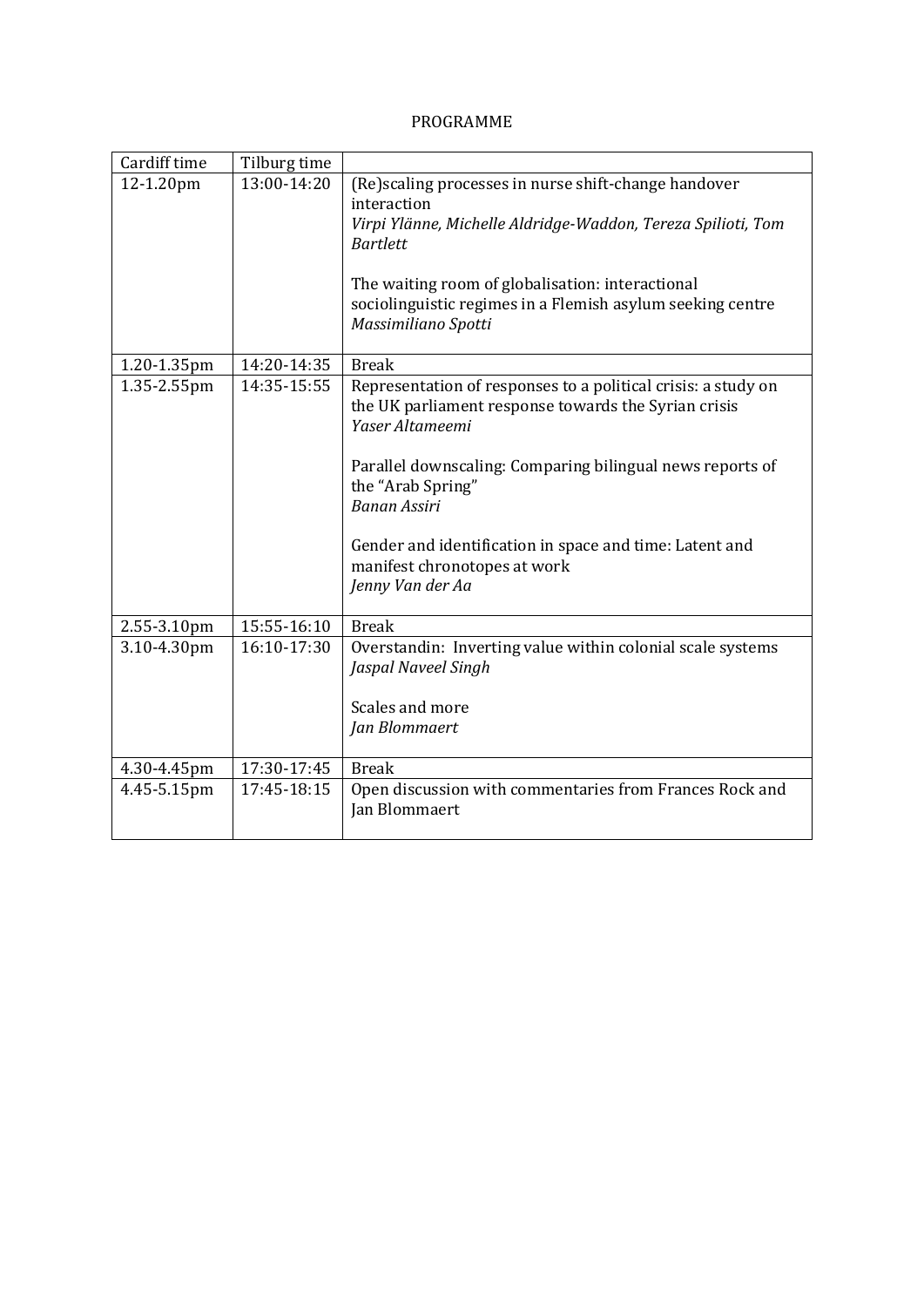#### ABSTRACTS

#### **(Re)scaling processes in nurse shift-change handover interaction**

*Virpi Ylänne, Michelle Aldridge-Waddon, Tereza Spilioti, Tom Bartlett*

Previous literature on nurse handovers has approached them as clearly bounded and highly structured events. Interpersonal work is seen as interfering with the primary institutional goal of information exchange and is construed as one of the main potential 'sources of failure' that result in discontinuity of care (e.g. Ye *et al.* 2007). Our approach to nurse shift-change handover discourse takes an ethnographic perspective that attempts to examine handover interaction as a situated activity, placed at the intersection of medical, organisational and interpersonal dimensions (see also e.g. Eggins and Slade 2012; 2016). In this case study, we illustrate the important interplay between discourses operating at the institutional scale and interpersonally oriented talk operating at the scales of team membership and on-ward practice.

Our study goes beyond previous research in examining not only the formal, highlystructured, and formulaic shift-change handover event (the Safer Patient Initiative, or SPI), but also pre-SPI social talk and the post-SPI one-to-one handovers within each bay. Within each of these stages of the handover process we observed highly-functional processes of scaling (e.g. Blommaert, Westinen and Leppänen 2014) as the practitioners downscaled institutional discourse to foster empathy and team-building and to facilitate daily tasks and upscaled onward discourse to disseminate medical and institutional knowledge and good practice.

The rescaling operations in this context include organisational – local; public – private; information-focused – person-focused, and in this paper we examine when these various rescaling processes occurred during handover, how they were indexed, and the different goals to which they were oriented.

#### *References*

Blommaert, J., E. Westinen and S. Leppänen (2014) Further notes on sociolinguistic scales. *Tilburg Papers in Cultural Studies* 9*.* 

Eggins, S. and D. Slade (2012) Clinical handover as an interactive event: Informational and

interactional communication strategies in effective shift-change handovers. *Communication and Medicine* 9(3): 215-227.

Eggins, S. and D. Slade (2016) Contrasting discourse styles and barriers to patient participation in bedside nursing handovers. *Communication and Medicine* 13(1): 51-70.

Ye, K., D. Taylor, J. Knott, A. Dent and C. MacBean (2007) Handover in the emergency department: Deficiencies and adverse effects. *Emergency Medicine Australasia* 19: 433-441.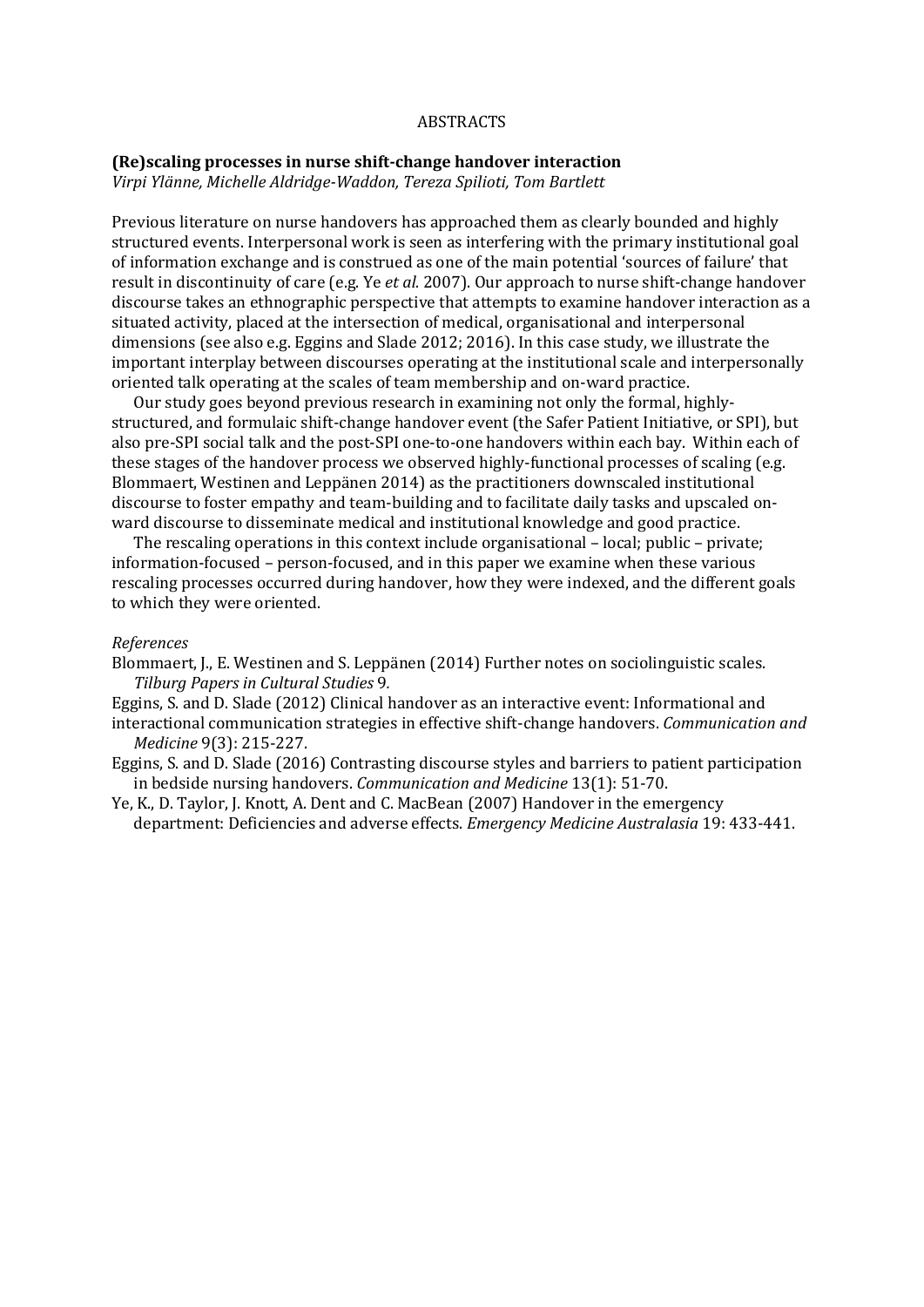## **The waiting room of globalisation: interactional sociolinguistic regimes in a Flemish asylum seeking centre**

*Massimiliano Spotti* 

Taking superdiversity as its point of departure, the present contribution takes you into the spaces of an asylum seeking centre in Belgian Flanders, the Dutch speaking part of Belgium. From the sociolinguistic ethnographic enquiry carried out there it emerges that although falling in a discourse frame of 'supporting the bare existence of asylum applicants', the spaces of the centre are no socio-cultural and socio-linguistic vacui. Rather, at certain times of the day, these spaces come across as heavily languagised worlds inhabited by normative regimes of language use. At other times of the day, through the use of infrastructures of globalisation - like the web these very same spaces allow for the construction of convivial fleeting encounters that grant the participants the possibility to go beyond ethnic, linguistic and religious connotations attached to the category 'asylum seeker'. The contribution concludes by advancing some considerations on the validity of the concept of integration for asylum seekers in mainstream society with conviviality as a valid alternative to the concept of social cohesion.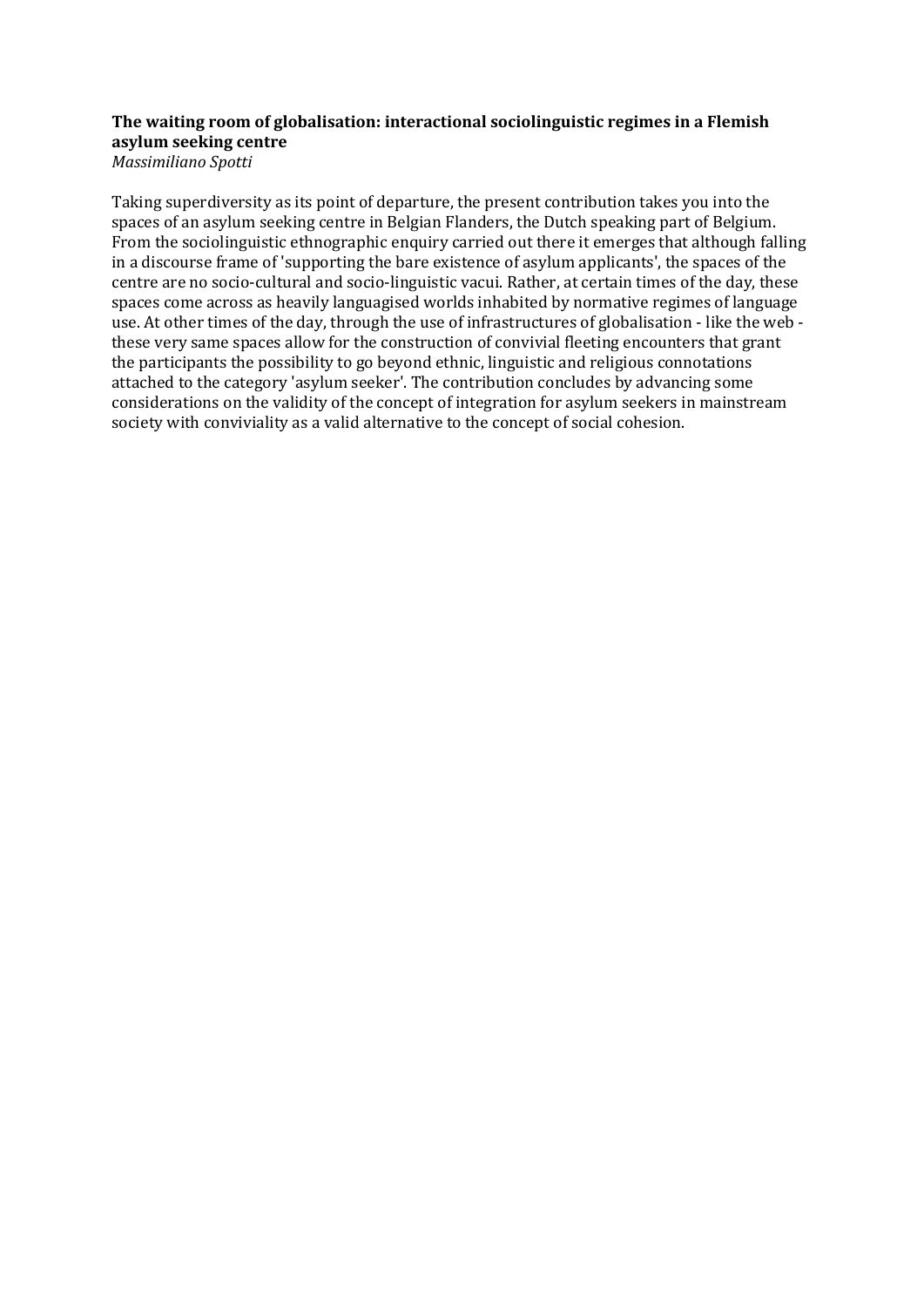## **Representation of responses to a political crisis: a study on the UK parliament response towards the Syrian crisis**

*Yaser Altameemi*

My doctoral research investigates the strategic use and negotiation of key signifiers such as "military action" and "intervention" at the time of the first and second UK parliamentary votes to take action in response to the Syrian crisis. The first vote, to authorise the principle of UK military action in response to the use of chemical weapons (CW) in Syria, was defeated on 29th August 2013; and the second vote, to authorise UK air strikes in response to the role of ISIL in Syria, was passed on 2nd December 2015.

The main data for the research comprises the Prime Minister's and Leader of the Opposition's speeches during the two parliamentary debates. I shall analyse each of these according to Fairclough & Fairclough's (2012) practical reasoning approach to see how the speakers construct and legitimise different understandings of the key signifiers at risk through the argumentation strategies they employ and the semantic networks they establish.

By means of this approach I show that the meanings of empty signifiers do not shift through their own momentum but as a result of numerous micro-interactions in context. However, it is also the case that these micro-interactions respond to and reconstitute the wider discourses around them and in the present study I shall analyse the media construal of the situation in Syria around the time of the votes as a way of evaluating the discursive environment in which the debates took place and the ways in which the different speakers drew on aspects of the popular discourse to construe the concepts of "military action" and "intervention" according to their respective political positions. Looking at the movement between these two contexts of discourse is an issue of *scales* (Blommaert 2015).

Adopting the lens of scales I will analyse data from my PhD research to show how the different speakers "downscale" select elements of the wider public discourses and incorporate these for strategic purposes within the microculture of parliamentary parliamentary debate.

#### *References*

Fairclough, I., and Fairclough, N. (2012) *Political Discourse Analysis: A Method for Advanced Students*. London: Routledge.

Blommaert, J. (2015) Chronotopes, scales, and complexity in the study of language in society. *Annual Review of Anthropology* 44:105-116.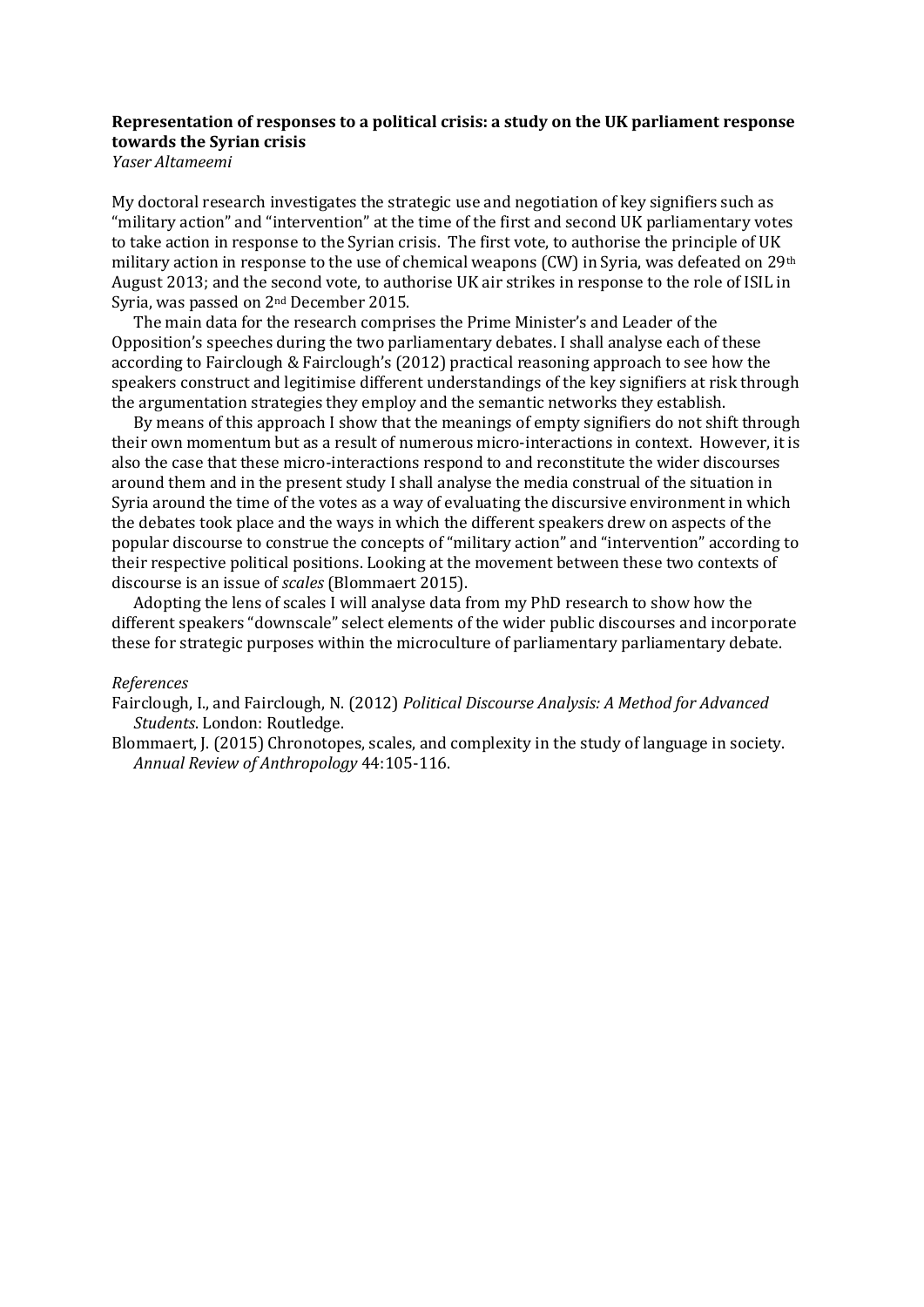#### **Parallel downscaling: Comparing bilingual news reports of the "Arab Spring"** *Banan Assiri*

Beginning in Tunisia and spreading rapidly across Egypt, Bahrain, Yemen, Libya and Syria, the wave of Arabic popular movements that became known in Western media as the 'Arab Spring' attracted global media interest. Besides their production and reception variation, international news media have normalising power to frame and legitimise particular social and political views. Cross-cultural comparisons of national or international news text provides an understanding of how different cultural groups 'negotiate specific reality' (Jiang et al. 2016). Despite that, research on reporting of the same events by the same news outlet in two languages leads to a varied and contradictory view of particular political and social actions. This of interest because it may problematize the notion that a single news source has a coherent story or stance. My study investigates the representation of social actors in the 'Arab Spring' in the Arabic- and English-language articles of two international news outlets: Aljazeera and BBC. The research is intended to reveal some underlying mediated ideological meanings behind the news coverage of the participants in the 'Arab Spring'. In this talk, I will discuss how the concept of 'downscaling' of news audience culture may 'read out' in the bilingual global news and explore the notion of 'parallel downscaling' by investigating how discourse features are changing to index legitimacy at the different scale. Corpus linguistics and critical discourse analysis (van Leeuwen 2008, Reisigl and Wodak 2009) will be adopted to triangulate the analysis of the Arabic- and Englishlanguage representations of social actors in the 'Arab Spring'. Comparing these mainstream global media might reveal significant differences in the representation of social actors in the 'Arab Spring' from contrasting bilingual perspectives.

## *References*

Jiang, K., Barnett, G.A. and Taylor, L.D. (2016) Dynamics of culture frames in international news coverage: A semantic network analysis. *International Journal of Communication* 10(1): 3710– 3736.

Reisigl, M. and Wodak, R. (2009) The discourse-historical approach (DHA). In R. Wodak & M. Meyer (eds.) *Methods for Critical Discourse Analysis.* 2nd ed. London: Sage, pp. 87-121.

Van Leeuwen, T. (2008) *Discourse and Practice: New Tools for Critical Discourse Analysis*. Oxford: Oxford University Press.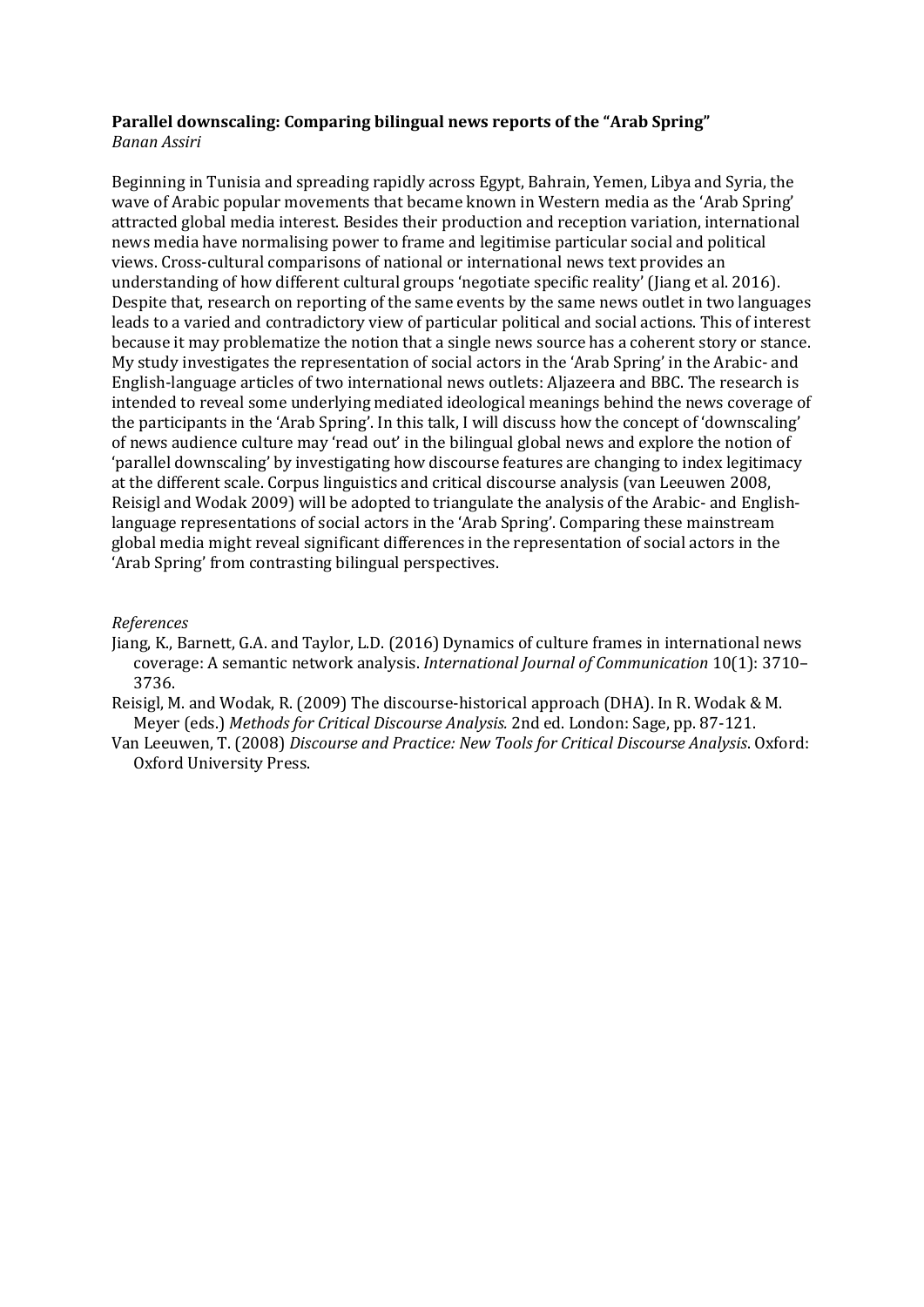### **Gender and identification in space and time: Latent and manifest chronotopes at work** *Jenny Van der Aa*

I show how Sophia, a 21-year old transgender lady produces YouTube videos on her own channel in which she discusses topics such as coming out to your parents, dating, transgender violence, make-up and so on. At several moments, e.g. in the coming-out video, she explicitly invokes specific conversations with her mother which when narratively analyzed show dramaturgic elements of a different time and space, such as voices, noises, colors and so on. What is rather drastically absent from Sophia's videos, yet always present in her ongoing changing outer appearance, is a discussion on the use of estrogen, a female hormone that is often used by male-to-female transgenders as part of their feminization process. Whereas almost all other ladies proudly feature n-month 'hormone updates', in which they describe the changes they have gone through, these are completely absent from Sophia's online appearances. Elsewhere on the internet she mentions that she in fact does use them, but does not want to discuss them. By avoiding to situate herself in this specific monthly 'hormone timespace', she is perceived as 'alternative' and 'special' by her audience.

Thus, whereas a number of studies focus on the manifest openings and closings of different scale levels with possibilities for a broad range of identifications, this case shows a more latently present type of timespace scale, a 'chronotope' (the medical aspects of (trans)gender), only observable in its contrastive absence. Thus, the openings and closings of chronotopic formations of identity are often only observable in its longer form, in its bigger context: in its longitudinality.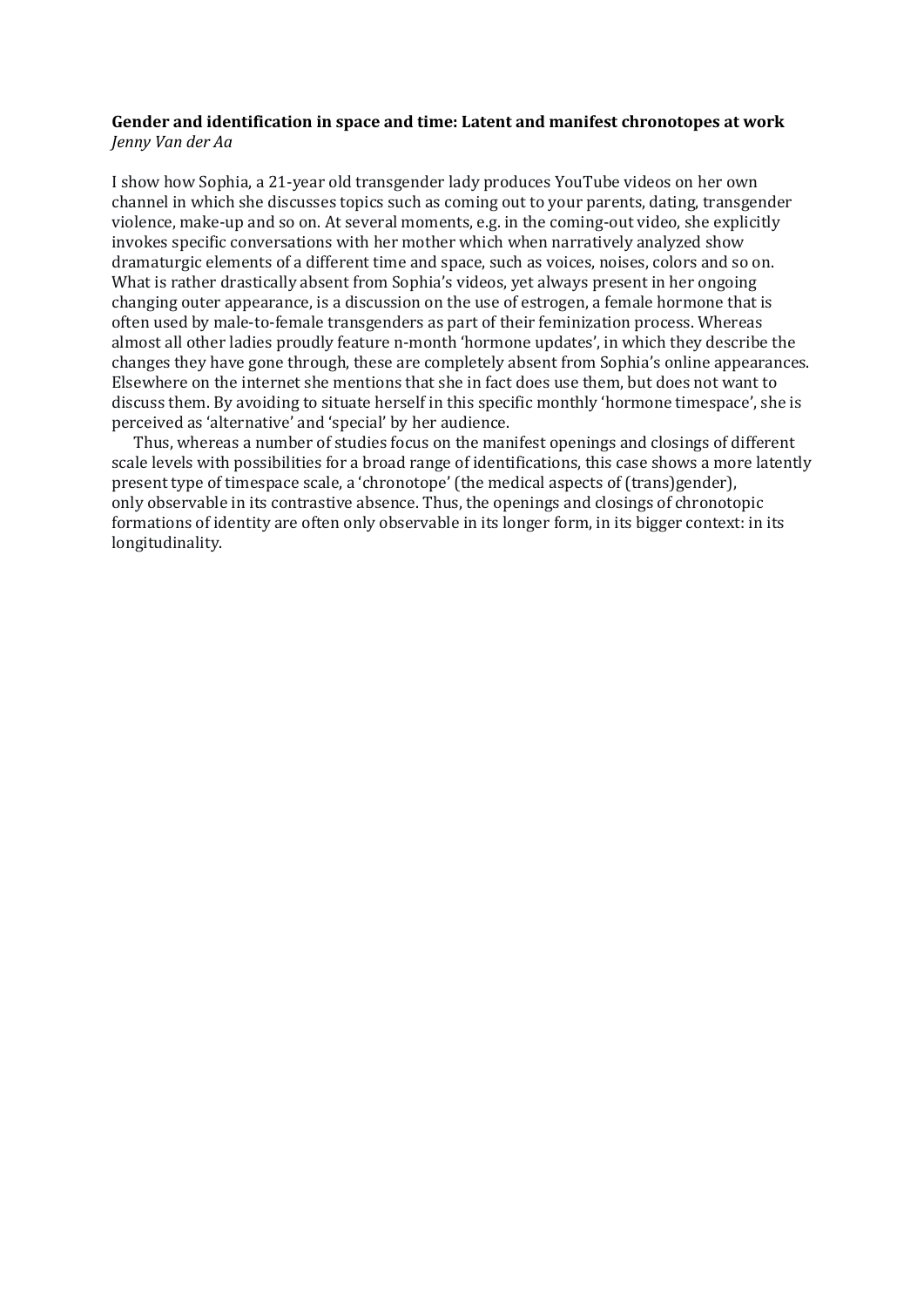#### **Overstandin: Inverting value within colonial scale systems**

*Jaspal Naveel Singh*

Scale is an analytic and metapragmatic category that captures the imagination that contexts are hierarchically ordered and valued, i.e. some contexts are imagined to be more powerful, better, higher and longer, while others are less powerful, worse, lower and shorter (Blommaert 2007). Scale is a spatiotemporal – and thus quantitative – metaphor to qualitatively describe value and processes of evaluation in communication. Speakers' and researchers' evaluations of such hierarchically-ordered contexts are neither fixed nor universal, rather they depend on the pragmatic understanding, or active reception (Vološinov 1973), of instances of communication. This pragmatic understanding could in fact also lead someone to evaluate a particular utterance as not understandable at all and thus not powerful, irrelevant or out of reach, even though the utterance operates on a valid, high scale for the speaker. Scales can be misinterpreted; and in fact it is through misinterpretations that we can observe how scales correlate with power.

In this theoretical paper I will discuss the notion of overstandin, a post-colonial inversion of the term 'understanding', which was coined by Rastafarians in Jamaica in the 1960s (Franke 2015) and then taken up in hip hop cultures worldwide, as well as in semiotics, critical cultural theory and theology (e.g. Sykes 2001; Sullivan 2001). Overstandin explicitly conceptualises how a reader brings pragmatic understanding to a text, how she agentively fills the gaps of what is not signified in the text, how she copes with ambivalence, silence, rupture, erasure and the ineffable (Culler 1992). Overstandin thus allows for evaluations of instances of language and communication that cannot be understood due to the epistemic violence of colonial powerknowledge systems imposed on former second and third worlds. The inversion from 'under-' to 'over-' seeks to overturn the hierarchical order imposed by the colonial scale-system and its metropolitan languages (High varieties) to restore a possibility of evaluation and independent sense-making for post-colonial subjects (Slade, forthc.). In this sense, overstandin also challenges 'truths' – scientific, philological, philosophical, cultural and political ones – established in the European Enlightenment movement and exported through colonialism. Does overstandin therefore represent post-truth? If so, how is overstandin different from contemporary mainstream political populism? My talk will pose these and similar questions without answering them in any finite ways.

#### *References*

Blommaert, Jan (2007) Sociolinguistic scales. *Intercultural Pragmatics* 4(1): 1-19.

- Culler, Jonathan (1992) In defence of overinterpretation. In: Umberto Eco *Interpretation and Overinterpretation*. Cambridge: Cambridge University Press, pp. 109-123.
- Franke, Christin (2015) *You Understand or You Overstand? Eine Betrachtung der Sprache der Rastafari*. Munich: Grinn.
- Slade, Benjamin (forthcoming) Overstanding Idren: Special features of Rasta talk morphology. *Journal of Pidgin and Creole Languages*.
- Sullivan, John (2007) Understanding and overstanding: Religious reading in historical perspective. *International Journal of Christianity and Education* 11(2): 25-38.
- Sykes, Heather (2001) Understanding and overstanding: Feminist poststructural life histories of physical education teachers. *International Journal of Qualitative Studies in Education* 14(1): 13- 31.

Vološinov, Valentin N. (1973) *Marxism and the Philosophy of Language*. Boston: Seminar.